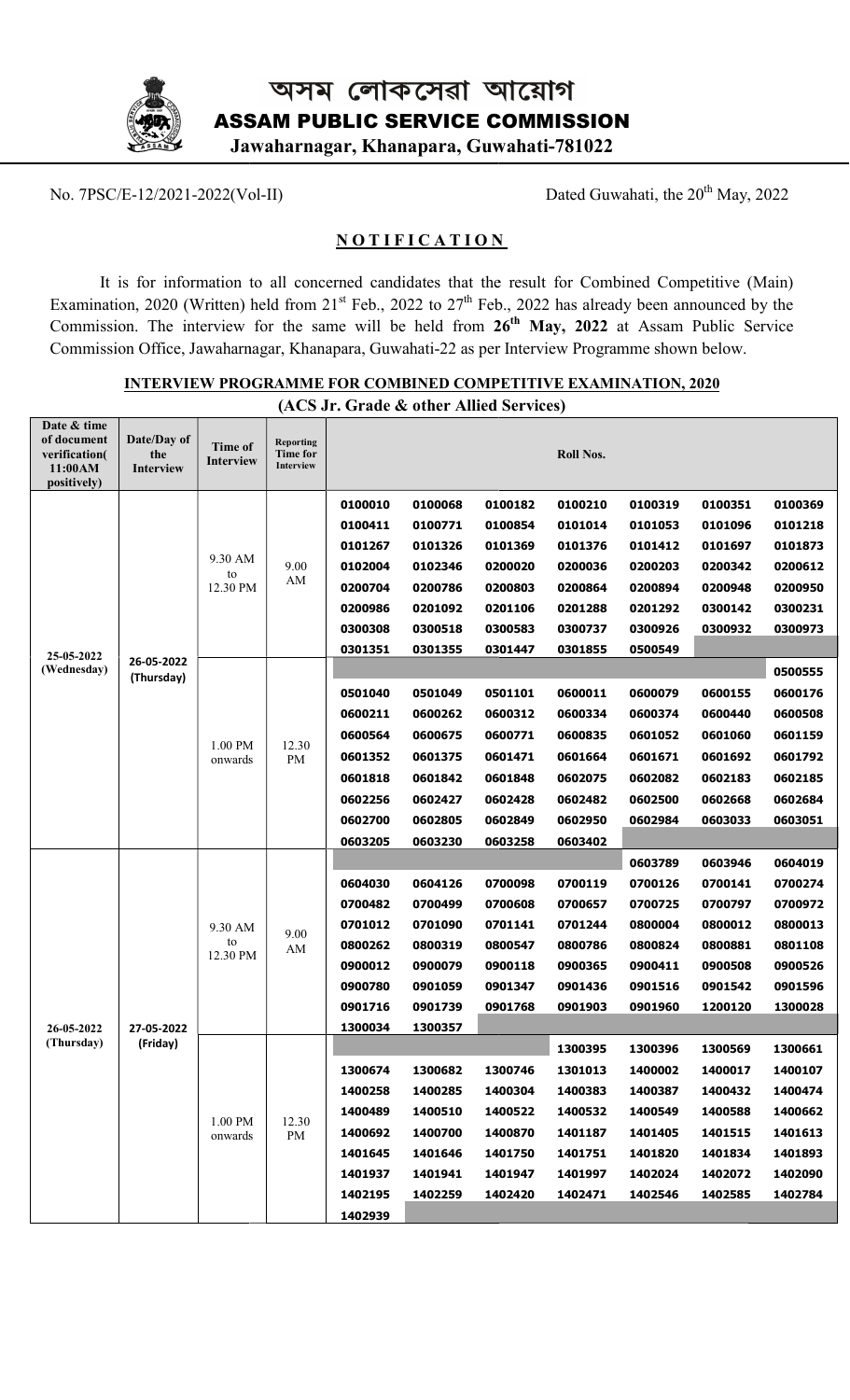## Page - 2

| Date & time<br>of document<br>verification(<br>11:00AM<br>positively) | Date/Day of<br>the<br><b>Interview</b> | Time of<br><b>Interview</b> | <b>Reporting</b><br><b>Time for</b><br>Interview |                    |                    |                    | <b>Roll Nos.</b>   |                    |                    |                    |
|-----------------------------------------------------------------------|----------------------------------------|-----------------------------|--------------------------------------------------|--------------------|--------------------|--------------------|--------------------|--------------------|--------------------|--------------------|
|                                                                       |                                        |                             |                                                  |                    | 1403146            | 1403147            | 1403411            | 1403484            | 1403663            | 1403680            |
|                                                                       |                                        |                             |                                                  | 1403823            | 1403890            | 1403893            | 1404132            | 1404145            | 1404157            | 1404196            |
|                                                                       |                                        |                             |                                                  | 1404233            | 1404321            | 1404352            | 1404488            | 1404540            | 1404556            | 1500158            |
|                                                                       |                                        | 9.30 AM<br>to               | 9.00                                             | 1500164            | 1500208            | 1700324            | 1700388            | 1700529            | 1701589            | 1701728            |
|                                                                       |                                        | 12.30 PM                    | AM                                               | 1800001            | 1800005            | 1800030            | 1800270            | 1800344            | 1800418            | 1800448            |
|                                                                       |                                        |                             |                                                  | 1800455            | 1900033            | 1900054            | 1900155            | 1900156            | 1900191            | 1900263            |
|                                                                       |                                        |                             |                                                  | 1900285            | 1900296            | 1900300            | 1900350            | 1900411            | 1900506            | 1900520            |
| 27-05-2022                                                            |                                        |                             |                                                  | 1900537            | 1900603            | 1900729            | 1900787            | 1900824            | 1900884            |                    |
| (Friday)                                                              | 28-05-2022<br>(Saturday)               |                             |                                                  |                    |                    |                    |                    |                    | 1900915            | 1900943            |
|                                                                       |                                        |                             |                                                  | 1901014            | 1901071            | 1901084            | 1901142            | 1901229            | 1901272            | 1901315            |
|                                                                       |                                        |                             |                                                  | 1901317            | 1901724            | 1901763            | 1901914            | 2000107            | 2000418            | 2000481            |
|                                                                       |                                        | 1.00 PM                     | 12.30                                            | 2000528            | 2000554            | 2000691            | 2001091            | 2001100            | 2001132            | 2001244            |
|                                                                       |                                        | onwards                     | PM                                               | 2001254            | 2100043            | 2100394            | 2100459            | 2200028            | 2200035            | 2200137            |
|                                                                       |                                        |                             |                                                  | 2200160            | 2200171            | 2200421            | 2200582            | 2200624            | 2200629            | 2200719            |
|                                                                       |                                        |                             |                                                  | 2200791            | 2200866            | 2200907            | 2200956            | 2201035            | 2201182            | 2201382            |
|                                                                       |                                        |                             |                                                  | 2201516            | 2201567            | 2201686            | 2201697            | 2201929            | 2202016            | 2202071            |
|                                                                       |                                        |                             |                                                  | 2202074            | 2202227            | 2202281            |                    |                    |                    |                    |
|                                                                       |                                        |                             |                                                  |                    |                    |                    | 2202487            | 2202503            | 2202530            | 2202638            |
|                                                                       | 29-05-2022<br>(Sunday)                 | 9.30 AM<br>to<br>12.30 PM   | 9.00<br>AM                                       | 2202666            | 2202792            | 2203020            | 2203022            | 2203054            | 2203143            | 2203144            |
| 28-05-2022                                                            |                                        |                             |                                                  | 2203209            | 2203222            | 2300014            | 2300428            | 2300445            | 2300479            | 2300498            |
|                                                                       |                                        |                             |                                                  | 2300634            | 2300746            | 2300770            | 2300880            | 2300942            | 2301017            | 2301288            |
|                                                                       |                                        |                             |                                                  | 2301315            | 2301353            | 2301354            | 2301381            | 2301389            | 2301585            | 2301730            |
|                                                                       |                                        |                             |                                                  | 2301859            | 2301877            | 2302004            | 2302197            | 2302234            | 2400024            | 2400218            |
|                                                                       |                                        |                             |                                                  | 2400226            | 2400332            | 2400399            | 2400460            | 2400495            | 2400496            | 2400519            |
|                                                                       |                                        |                             |                                                  | 2400581            | 2400754            | 2401295            | 2401400            | 2401410            | 2401522            | 2401647            |
| (Saturday)                                                            |                                        |                             |                                                  | 2401713            |                    |                    |                    |                    |                    |                    |
|                                                                       |                                        |                             |                                                  |                    | 2401725            | 2401785            | 2401796            | 2401840            | 2401892            | 2401965            |
|                                                                       |                                        |                             |                                                  | 2401985            | 2402012            | 2402089            | 2402126            | 2402463            | 2402556            | 2600006            |
|                                                                       |                                        |                             |                                                  | 2600039            | 2600068            | 2600153            | 2600176            | 2600254            | 2600392            | 2600602            |
|                                                                       |                                        | 1.00 PM<br>onwards          | 12.30<br>PM                                      | 2600843            | 2600913            | 2600942            | 2601244            | 2601258            | 2601495            | 2601601            |
|                                                                       |                                        |                             |                                                  | 2601832            | 2601927            | 2601995            | 2602146            | 2602162            | 2602226            | 2602378            |
|                                                                       |                                        |                             |                                                  | 2602433            | 2602541<br>2800174 | 2602543            | 2602701            | 2602711<br>2800368 | 2700342            | 2800012<br>2800482 |
|                                                                       |                                        |                             |                                                  | 2800124<br>2800728 | 2800763            | 2800221<br>2800827 | 2800286<br>2800837 | 2800874            | 2800380<br>2801066 |                    |
|                                                                       |                                        |                             |                                                  |                    |                    |                    |                    |                    |                    | 2801076            |
|                                                                       | 30-05-2022<br>(Monday)                 | 9.30 AM<br>to               | 9.00<br>AM                                       | 2801109            | 2801130            | 2801157            | 2801240            | 2801260            | 2801347            | 2801454            |
|                                                                       |                                        |                             |                                                  | 2801485            | 2801564            | 2801607            | 2801643            | 2801657            | 2801662            | 2801680            |
|                                                                       |                                        |                             |                                                  | 2801714            | 2801908            | 2802141            | 2802172            | 2802196            | 2802204            | 2802310            |
|                                                                       |                                        |                             |                                                  | 2802311            | 2802349            | 2900026            | 2900073            | 2900309            | 2900388            | 2900396            |
|                                                                       |                                        | 12.30 PM                    |                                                  | 2900397            | 2900465            | 2900482            | 2900903            | 2900915            | 2901151            | 2901186            |
|                                                                       |                                        |                             |                                                  | 2901219            | 2901238            | 2901488            | 2901489            | 2901530            | 2901645            | 2901683            |
| 29-05-2022<br>(Sunday)                                                |                                        |                             |                                                  | 2901735            | 2901787            | 2902010            | 2902034            | 2902057            | 3000302            | 3000441            |
|                                                                       |                                        |                             |                                                  | 3000446            | 3000449            | 3000541            | 3000782            |                    |                    |                    |
|                                                                       |                                        |                             |                                                  |                    |                    |                    |                    | 3001098            | 3100020            | 3100022            |
|                                                                       |                                        |                             |                                                  | 3100030            | 3100032            | 3100038            | 3100042            | 3100045            | 3100054            | 3100088            |
|                                                                       |                                        | 1.00 PM<br>onwards          | 12.30<br>PM                                      | 3100106            | 3100109            | 3100111            | 3100135            | 3100224            | 3100227            | 3100243            |
|                                                                       |                                        |                             |                                                  | 3100288            | 3100305            | 3100306            | 3100311            | 3100316            | 3100318            | 3100328            |
|                                                                       |                                        |                             |                                                  | 3100387            | 3100524            | 3100570            | 3100571            | 3100587            | 3100642            | 3100690            |
|                                                                       |                                        |                             |                                                  | 3100702            | 3100717            | 3100754            | 3100775            | 3100820            | 3100825            | 3100939            |
|                                                                       |                                        |                             |                                                  | 3100940            | 3100942            | 3100953            | 3101009            | 3101011            | 3101121            | 3101172            |
|                                                                       |                                        |                             |                                                  | 3101188            | 3101193            | 3101196            | 3101219            | 3101257            | 3101266            | 3101385            |
|                                                                       |                                        |                             |                                                  | 3101426            | 3101451            |                    |                    |                    |                    |                    |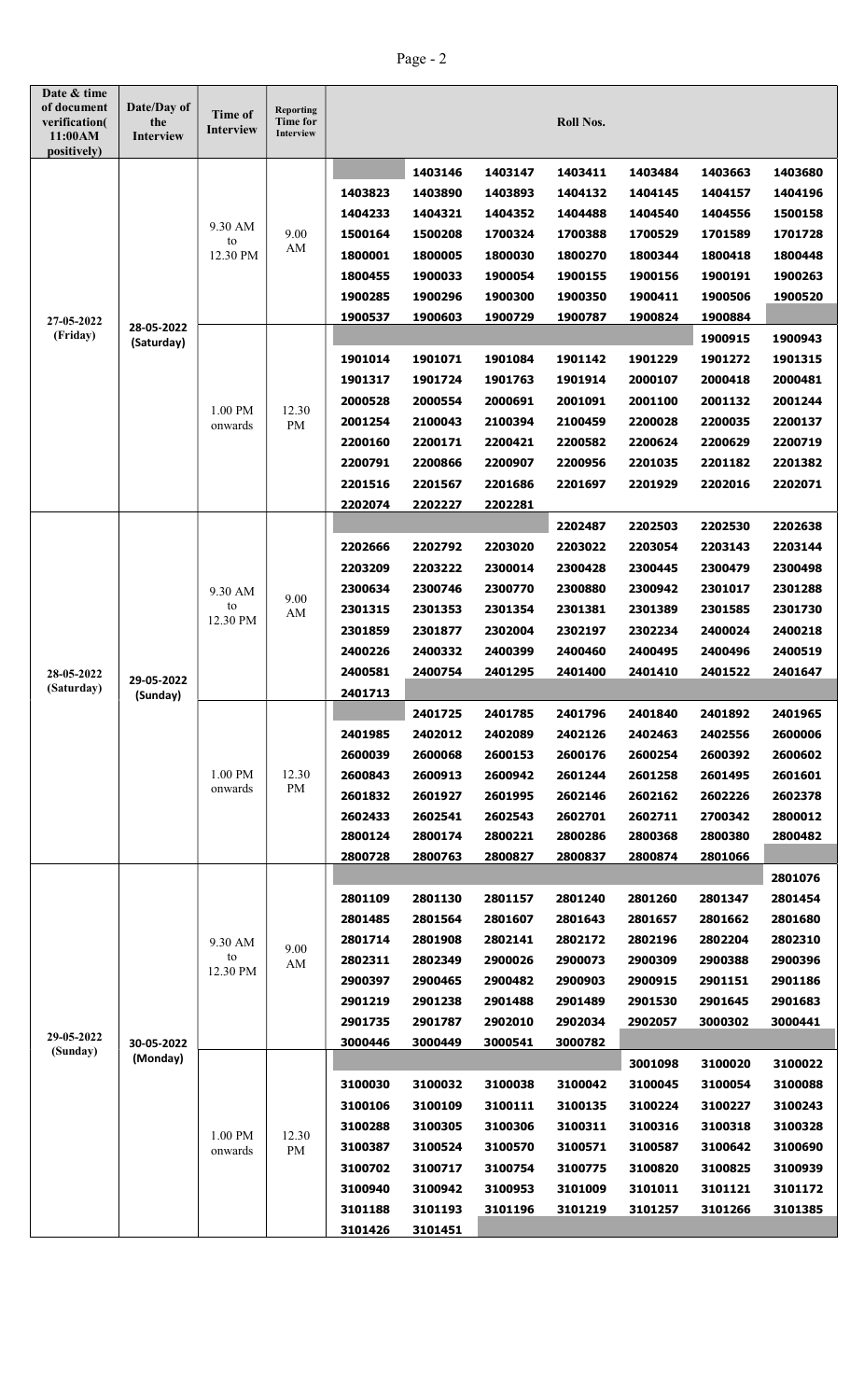## Page - 3

| Date & time<br>of document<br>verification(<br>11:00AM<br>positively) | Date/Day of<br>the<br>Interview | Time of<br>Interview      | <b>Reporting</b><br>Time for<br>Interview        |         |                    |                    | <b>Roll Nos.</b>   |                    |                    |                    |
|-----------------------------------------------------------------------|---------------------------------|---------------------------|--------------------------------------------------|---------|--------------------|--------------------|--------------------|--------------------|--------------------|--------------------|
|                                                                       |                                 |                           |                                                  |         |                    | 3101462            | 3101483            | 3101625            | 3101692            | 3101731            |
|                                                                       |                                 |                           |                                                  | 3101755 | 3101823            | 3101834            | 3101879            | 3101885            | 3101925            | 3102267            |
|                                                                       |                                 |                           |                                                  | 3102302 | 3102323            | 3102337            | 3102355            | 3102361            | 3102382            | 3102443            |
|                                                                       |                                 | 9.30 AM                   | 9.00                                             | 3102489 | 3102492            | 3102513            | 3102593            | 3102663            | 3102731            | 3102854            |
| 30-05-2022<br>(Monday)                                                |                                 | to<br>12.30 PM            | AM                                               | 3103035 | 3103082            | 3103104            | 3103373            | 3103406            | 3103411            | 3103431            |
|                                                                       |                                 |                           |                                                  | 3103433 | 3103508            | 3103512            | 3103526            | 3103531            | 3103578            | 3103629            |
|                                                                       |                                 |                           |                                                  | 3103657 | 3103770            | 3103808            | 3103810            | 3103824            | 3103985            | 3103991            |
|                                                                       | 31-05-2022                      |                           |                                                  | 3104014 | 3104094            | 3104123            | 3104131            | 3104173            | 3104213            | 3104354            |
|                                                                       | (Tuesday)                       |                           |                                                  | 3104401 | 3104432            | 3104486            | 3104502            | 3104536            | 3104595            | 3104620            |
|                                                                       |                                 |                           |                                                  | 3104736 | 3104860            | 3104900            | 3104971            | 3105016            | 3105097            | 3105121            |
|                                                                       |                                 |                           |                                                  | 3105179 | 3105215            | 3105343            | 3105347            | 3105400            | 3105418            | 3105436            |
|                                                                       |                                 | 1.00 PM                   | 12.30                                            | 3105437 | 3105556            | 3105603            | 3105614            | 3105642            | 3105763            | 3105789            |
|                                                                       |                                 | onwards                   | PM                                               | 3105808 | 3105983            | 3106000            | 3106004            | 3106069            | 3106117            | 3106158            |
|                                                                       |                                 |                           |                                                  | 3106206 | 3106234            | 3106286            | 3106297            | 3106360            | 3106495            | 3106603            |
|                                                                       |                                 |                           |                                                  | 3106618 | 3106621            | 3106641            | 3106673            | 3106764            | 3106771            | 3106796            |
|                                                                       |                                 |                           |                                                  | 3106798 | 3106822            | 3106839            | 3106853            | 3106897            |                    |                    |
|                                                                       |                                 |                           |                                                  |         |                    |                    |                    |                    | 3106945            | 3107042            |
|                                                                       |                                 | 9.30 AM<br>to<br>12.30 PM | 9.00<br>AM                                       | 3107053 | 3107060            | 3107103            | 3107130            | 3107151            | 3107205            | 3107279            |
| 31-05-2022                                                            | 01-06-2022<br>(Wednesday)       |                           |                                                  | 3107314 | 3107334            | 3107366            | 3107403            | 3107436            | 3107541            | 3107547            |
|                                                                       |                                 |                           |                                                  | 3107679 | 3107748            | 3107761            | 3107771            | 3107782            | 3107790            | 3107794            |
|                                                                       |                                 |                           |                                                  | 3107808 | 3107812            | 3107837            | 3107863            | 3108051            | 3108155            | 3108195            |
|                                                                       |                                 |                           |                                                  | 3108387 | 3108436            | 3108481            | 3108542            | 3108552            | 3108572            | 3108580            |
|                                                                       |                                 |                           |                                                  | 3108590 | 3108610            | 3108638            | 3108655            | 3108713            | 3108817            | 3108854            |
|                                                                       |                                 |                           |                                                  | 3109004 | 3109008            | 3109113            | 3109151            | 3109222            | 3109348            | 3109368            |
| (Tuesday)                                                             |                                 |                           |                                                  | 3109378 | 3109430            | 3109432            |                    |                    |                    |                    |
|                                                                       |                                 |                           |                                                  |         |                    |                    | 3109452            | 3109475            | 3109498            | 3109507            |
|                                                                       |                                 | 1.00 PM<br>onwards        | 12.30<br>PM                                      | 3109749 | 3109763            | 3109807            | 3109880            | 3109885            | 3109912            | 3109925            |
|                                                                       |                                 |                           |                                                  | 3110004 | 3110020            | 3110044            | 3110110            | 3110113            | 3110228            | 3110520            |
|                                                                       |                                 |                           |                                                  | 3110640 | 3110650            | 3110651            | 3110756            | 3110777            | 3110825            | 3111046            |
|                                                                       |                                 |                           |                                                  | 3111073 | 3111098            | 3111123            | 3111148            | 3111169            | 3111195            | 3111296            |
|                                                                       |                                 |                           |                                                  | 3111297 | 3111566            | 3111614            | 3111652            | 3111784            | 3111840            | 3111916            |
|                                                                       |                                 |                           |                                                  | 3112062 | 3112066            | 3112076            | 3112142            | 3112150            | 3112196            | 3112223            |
|                                                                       |                                 |                           |                                                  | 3112336 | 3112389            | 3112485            | 3112536            | 3112543            | 3112577            | 3112583            |
|                                                                       |                                 |                           |                                                  | 3112584 |                    |                    |                    |                    |                    |                    |
|                                                                       |                                 | 9.30 AM                   | 9.00<br>to<br>$\mathbf{A}\mathbf{M}$<br>12.30 PM | 3113073 | 3112644<br>3113157 | 3112695<br>3113193 | 3112737<br>3113217 | 3112861<br>3113229 | 3112969<br>3113298 | 3113069<br>3113341 |
|                                                                       |                                 |                           |                                                  | 3113376 | 3113380            | 3113400            | 3113407            | 3113478            | 3113508            | 3113539            |
|                                                                       |                                 |                           |                                                  | 3113663 | 3113684            | 3113689            | 3113691            | 3113759            | 3113812            | 3113999            |
|                                                                       |                                 |                           |                                                  | 3114003 | 3114048            | 3114088            | 3114165            | 3114192            | 3114220            | 3114235            |
|                                                                       |                                 |                           |                                                  | 3114311 | 3114359            | 3114369            | 3114452            | 3114459            | 3114649            | 3114799            |
| 01-06-2022<br>(Wednesday)                                             |                                 |                           |                                                  | 3114811 | 3114926            | 3115057            | 3115097            | 3115146            | 3115167            | 3115170            |
|                                                                       |                                 |                           |                                                  | 3115182 | 3115279            | 3115297            | 3115323            | 3115376            | 3115400            |                    |
|                                                                       | 02-06-2022                      |                           |                                                  |         |                    |                    |                    |                    |                    | 3115403            |
|                                                                       | (Thursday)                      |                           |                                                  | 3115568 | 3115594            | 3115744            | 3116015            | 3116053            | 3116094            | 3116105            |
|                                                                       |                                 |                           |                                                  | 3116129 | 3116207            | 3116208            | 3116236            | 3116250            | 3116286            | 3116295            |
|                                                                       |                                 |                           |                                                  | 3116318 | 3116325            | 3116340            | 3116341            | 3116426            | 3116483            | 3116526            |
|                                                                       |                                 | 1.00 PM<br>onwards        | 12.30<br>PM                                      | 3116541 | 3116667            | 3116741            | 3116772            | 3116915            | 3117057            | 3117060            |
|                                                                       |                                 |                           |                                                  | 3117165 | 3117213            | 3117252            | 3117380            | 3117448            | 3117456            | 3117524            |
|                                                                       |                                 |                           |                                                  | 3117533 | 3117553            | 3117641            | 3117721            | 3117792            | 3117818            | 3117904            |
|                                                                       |                                 |                           |                                                  | 3117928 | 3117935            | 3117984            | 3117999            | 3118054            | 3118204            | 3118230            |
|                                                                       |                                 |                           |                                                  | 3118247 | 3118315            | 3118325            | 3118616            |                    |                    |                    |